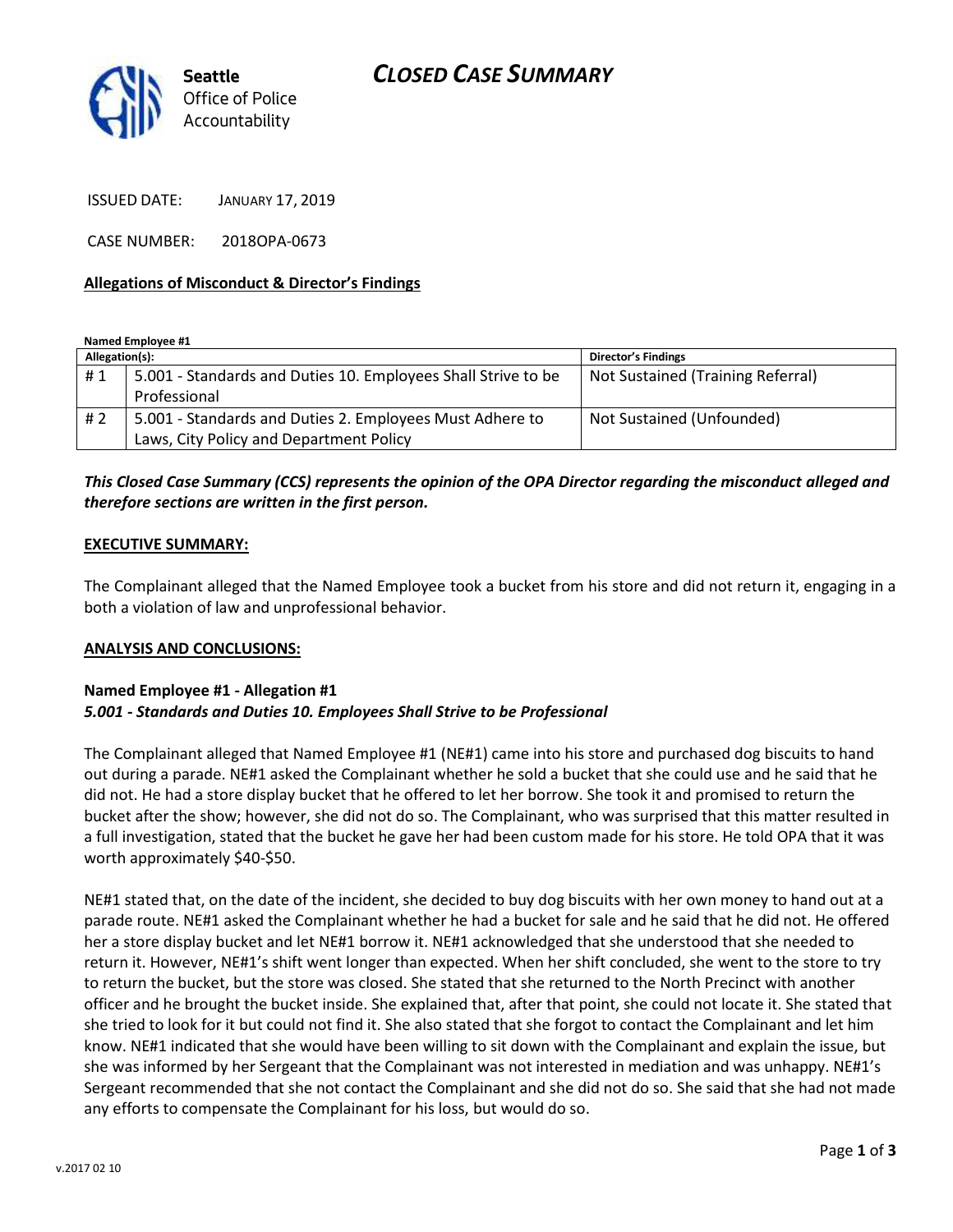

# *CLOSE CASE SUMMARY*

OPA CASE NUMBER: 2018OPA-0673

SPD Policy 5.001-POL-10 requires that SPD employees "strive to be professional at all times." The policy further instructs that "employees may not engage in behavior that undermines public trust in the Department, the officer, or other officers." (SPD Policy 5.001-POL-10.) The policy further states the following: "Any time employees represent the Department or identify themselves as police officers or Department employees, they will not use profanity directed as an insult or any language that is derogatory, contemptuous, or disrespectful toward any person." (*Id*.) Lastly, the policy instructs Department employees to "avoid unnecessary escalation of events even if those events do not end in reportable uses of force." (*Id*.)

NE#1 recognized her error in failing to return the bucket. She further stated that she regretted not making further efforts to contact the Complainant after the fact to explain the loss and to try to resolve the matter. Her failure to return the bucket and to follow up with the Complainant certainly undermined his trust and confidence in her and the Department. In this regard, it was unprofessional. That being said, NE#1 was genuinely trying to do something nice when she purchased the dog biscuits. Moreover, from a review of her OPA interview, she clearly made a mistake and felt badly about it. As such, I recommend that she receive a Training Referral rather than a Sustained finding.

• **Training Referral**: NE#1's chain of command should discuss this incident with her and inform her that, even if she had the best of intentions, she diminished public trust in the Department when she took and did not return the bucket. Her chain of command should also counsel her concerning her failure to engage in any follow up with the Complainant to apologize for the loss and to try to make the Complainant whole. As the reason for her lack of follow up largely rested on the advice of her immediate supervisors, the chain of command should also discuss this matter with them. Had efforts been made to quickly rectify this issue, this matter likely never would have proceeded through a six month OPA investigation. Lastly, the chain of command should contact the Complainant, apologize for the loss of his bucket, and work with the Complainant to remedy the loss. This counseling, any retraining provided, and the steps taken by the chain of command should be documented and this documentation should be maintained in an appropriate database.

Recommended Finding: **Not Sustained (Training Referral)**

## **Named Employee #1 - Allegation #2** *5.001 - Standards and Duties 2. Employees Must Adhere to Laws, City Policy and Department Policy*

SPD Policy 5.001-POL-2 requires that employees adhere to laws, City policy, and Department policy. This allegation was classified based on the fact that, when she took the bucket and did not return it or compensate the Complainant for his loss, she violated policies and law.

In his complaint, the Complainant contended that NE#1 "stole" his bucket, thus engaging in criminal activity. Even if NE#1's conduct was unprofessional in that it undermined the public's trust both in her and the Department, it did not constitute a crime. NE#1 took the bucket with the Complainant's permission and forgot to return it. She did not engage in an intentional violation of law.

As such, I recommend that this allegation be Not Sustained – Unfounded.